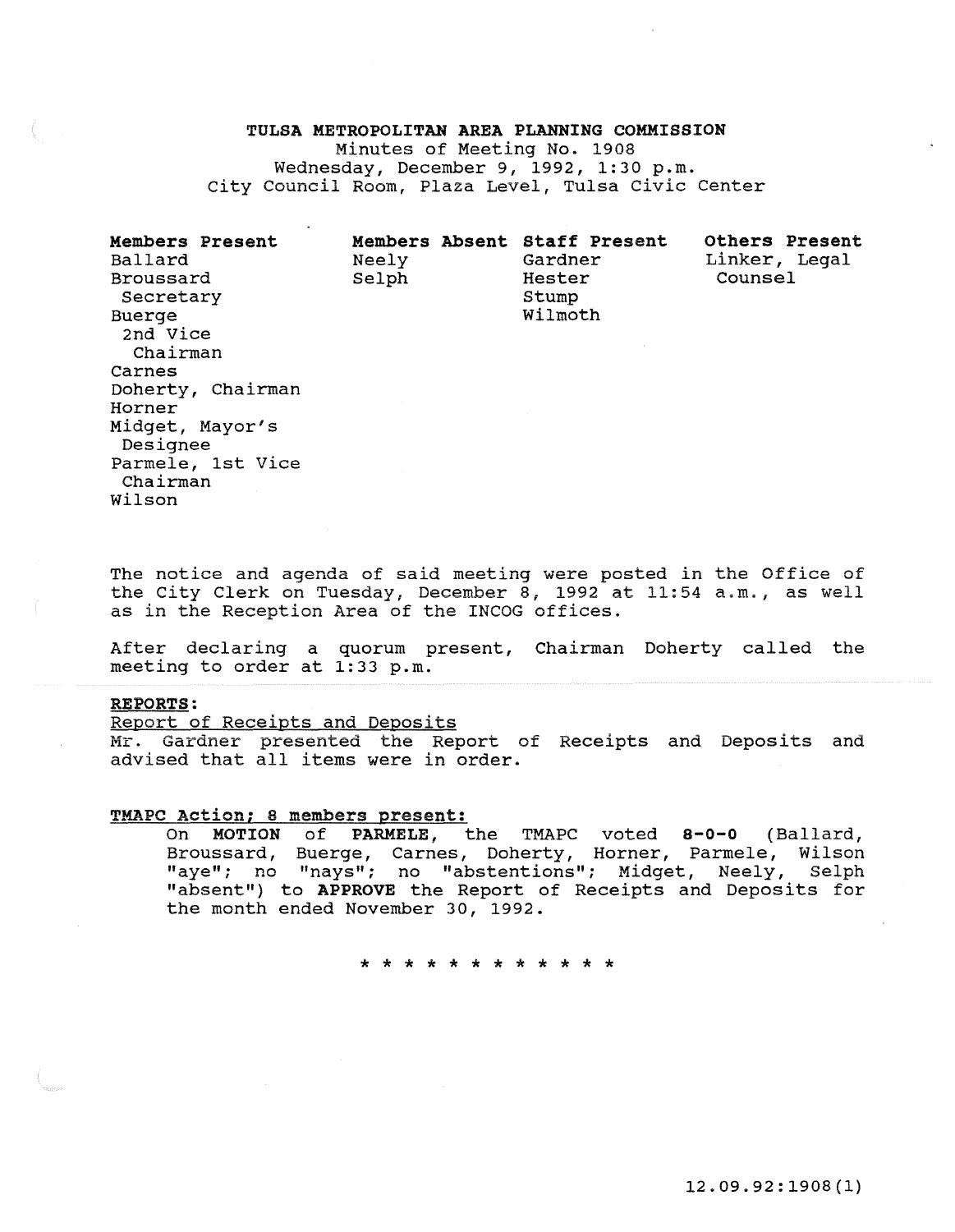# Chairman's Report

Chairman Doherty announced that there would be a meeting December 16, at 10 A.M., in the offices of Urban Development to discuss ways to improve coordination between their Staff and TMAPC Staff.

Chairman Doherty commented on the TMAPC monthly report to the City<br>Council. He suggested that in the future, after review by the He suggested that in the future, after review by the Commissioners, if there are any items that need to be changed they should contact him, and he will then contact staff.

# Committee Reports

# Budget and Work Program Committee

Ms. Wilson announced there will be a TMAPC joint work session at the conclusion of today's TMAPC meeting. Ms. Wilson asked the Planning commissioners to be considering items the Planning Commission should study for the next fiscal year. Ms. Wilson noted the budget must be submitted by January 29, 1993.

# Rules and Regulations Committee

Mr. Parmele announced the Rules and Regulations Committee will be meeting at the conclusion of today's TMAPC meeting.

# Director's Report

Mr. Lasker announced that a letter was being transmitted to all City and county departments, citizen Planning Teams, and other agencies to solicit their input for the FY 94 work program.

Mr. Lasker reported that bids for taking aerial photographs are being solicited. In response to a question from Chairman Doherty, Mr. Lasker commented that City and County departments would be able to use these photographs and have been made aware of this in hopes that they will contribute additional funds.

Chairman Doherty pointed out that on the TMAPC meeting schedule for 1993, the January 19 meeting is on Tuesday because the meeting room has been reserved for the Red Cross blood drive.

# TMAPC Action; 9 members present:

On **MOTION of WILSON,** the TMAPC voted **9-0-0** (Ballard; Broussard, Buerge, Carnes, Doherty, Horner, Midget, Parmele, Wilson "aye"; no "nays"; no "abstentions"; Neely, Selph "absent") to **APPROVE** the TMAPC meeting dates for 1993.

\* \* \* \* \* \* \* \* \* \* \* \*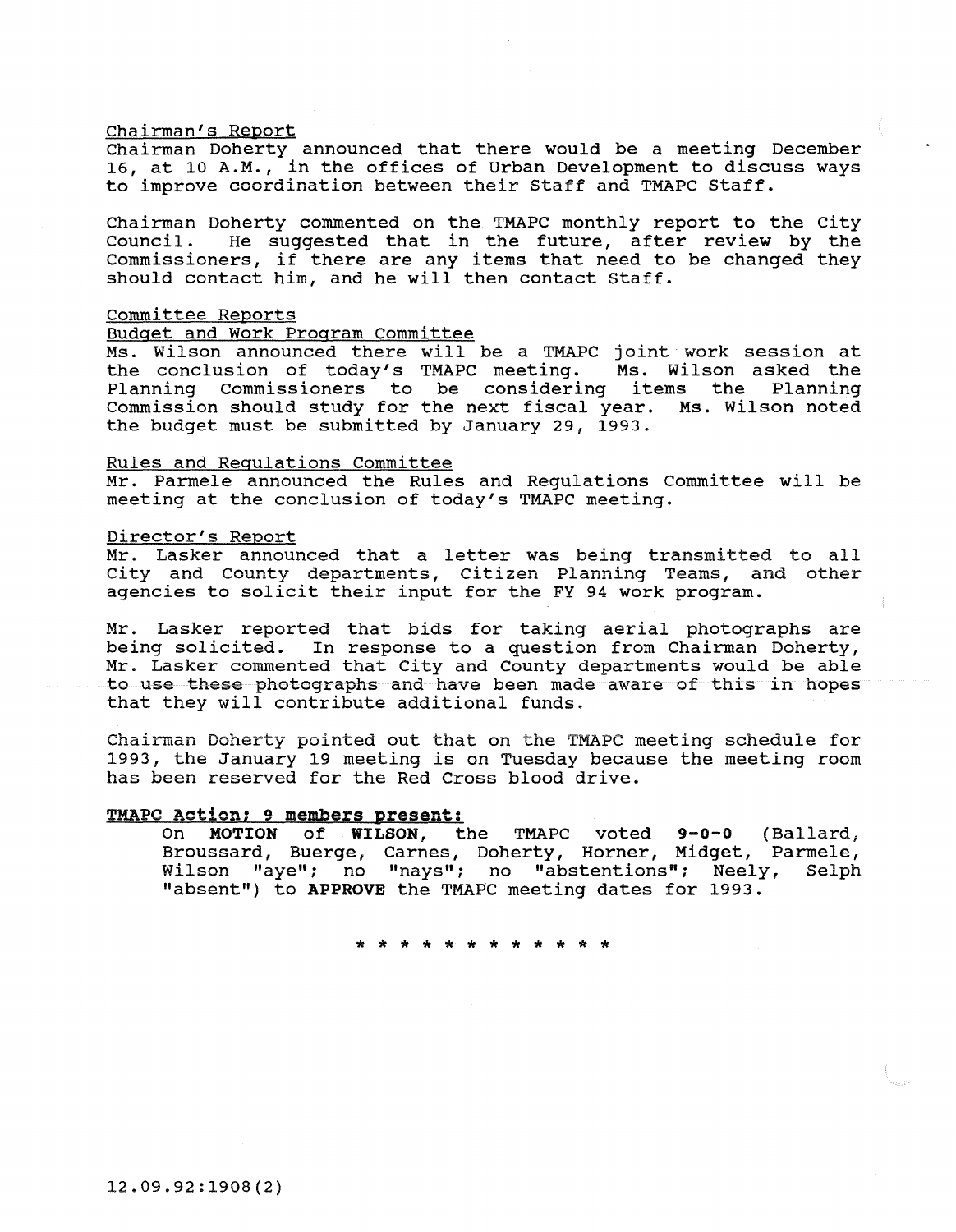# CONTINUED ZONING PUBLIC HEARING

# ZONING PUBLIC HEARING

Application No.: PUD 490 Applicant: Tim Terral/Pittman/Poe Proposed Zoning: PUD 490 Location: southwest corner of South Sheridan Road and 13lst Street Date of Hearing: December 9, 1992 Present Zoning: AG

The applicant is proposing a large planned development on the south side of 13lst Street South with portions of the development in the Cities of Tulsa and Bixby. The portion included within the City of Tulsa (PUD 490) is west of Sheridan Road. All of this PUD is in Tulsa (PUD 490) is west of Sheridan Road. the regulatory flood plain, but the applicant is hoping that improvements will be made to Fry Ditch #2 by the Cities of Tulsa and Bixby to reduce non-riverine flooding within the PUD. The site is currently somewhat protected from flooding from the Arkansas River by a levee on the south side of the property.

The PUD is for a golf course and 85 single-family dwellings served<br>by private streets on 63 acres. Rezoning request Z-6381 for 25 by private streets on 63 acres. Rezoning request Z-6381 for 25<br>acres of RS-1 zoning accompanies the PUD. Although the overall acres of RS-1 zoning accompanies the PUD. density of development is about one and one-third dwelling units per acre, the residences will be clustered in the development on lots with a minimum size of 8,625 SF.

Staff finds the uses and intensities of development proposed to be in harmony with the spirit and intent of the Code. Based on the following conditions, Staff finds PUD 490 to be: (1) consistent with the Comprehensive Plan; (2} in harmony with the existing and expected development of surrounding areas; (3) a unified treatment of the development possibilities of the site; and (4) consistent with the stated purposes and standards of the PUD Chapter of the Zoning Code.

Therefore, Staff recommends APPROVAL of PUD 490 subject to the following conditions:

- 1. The applicant's Outline Development Plan and Text be made a condition of approval, unless modified herein.
- 2. Development Standards:

Land Area (Gross) 63.0 acres

Permitted Uses Use Unit; 6 attached singlefamily dwellings, golf course and customary accessory uses such as driving range, club house, pro-shop and practice area.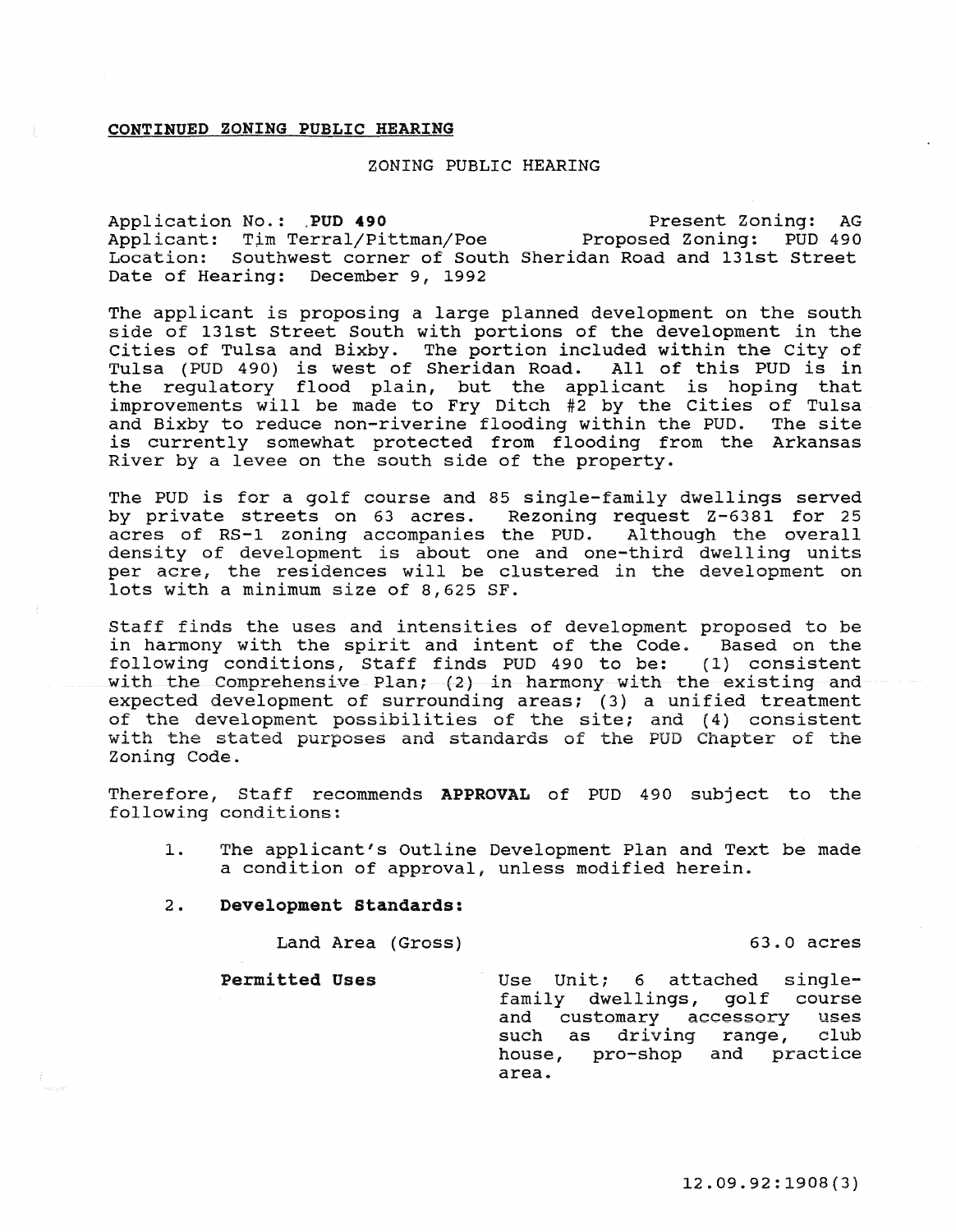| Maximum No. of Dwelling Units                                                                                                   | 85, a maximum of 17<br>which may be attached<br>single-family<br>dwellings. |                                      |
|---------------------------------------------------------------------------------------------------------------------------------|-----------------------------------------------------------------------------|--------------------------------------|
| Minimum Private Street Right-of-Way                                                                                             | 30 <sup>′</sup>                                                             |                                      |
| Minimum Private Street Pavement Width                                                                                           | 26 <sup>′</sup>                                                             |                                      |
| Minimum Private Cul-de-sac Pavement Radius                                                                                      |                                                                             | 43'                                  |
| Minimum Required Yards<br>(If 30' street right-of-way is uses)*<br>Front<br>Rear<br>Side (interior)<br>Side (abutting a street) | <u>Detached</u><br>30'<br>25'<br>5'/10'<br>20 <sup>′</sup>                  | Attached<br>20'<br>20'<br>NA.<br>20' |
| Minimum Lot Width                                                                                                               | 65'                                                                         | 22'                                  |
| Maximum Building Height                                                                                                         | 35 <sup>′</sup>                                                             | 35 <sup>′</sup>                      |
| Minimum Lot Size                                                                                                                | 8,625 SF                                                                    | 2,200 SF                             |
| Minimum No. of Off-street Parking Spaces<br>per Dwelling Unit                                                                   | 2                                                                           | $\overline{2}$                       |
| Minimum Building Separation                                                                                                     | <b>NA</b>                                                                   | 15'                                  |

\*Front yards and side yards abutting a street may be reduced by half the amount the street right-of-way is increased over 30'.

- 3. Attached units shall be in separate areas from detached units.
- 4. All golf course related lighting shall be directed downward and away from adjacent residential areas.
- 5. The Department of Public Works or a Professional Engineer registered in the State of Oklahoma shall certify to the zoning officer that all required stormwater drainage structures and detention areas have been installed in accordance with the approved plans prior to issuance of an occupancy permit.
- 6. All private roadway paving and curbing shall be of a quality and thickness which is equal to city of Tulsa standards for public residential streets. lengths shall comply with City of Tulsa standards for public residential streets.
- 7. No Building Permit·shall be issued until the requirements of Section 1107E of the Zoning Code has been satisfied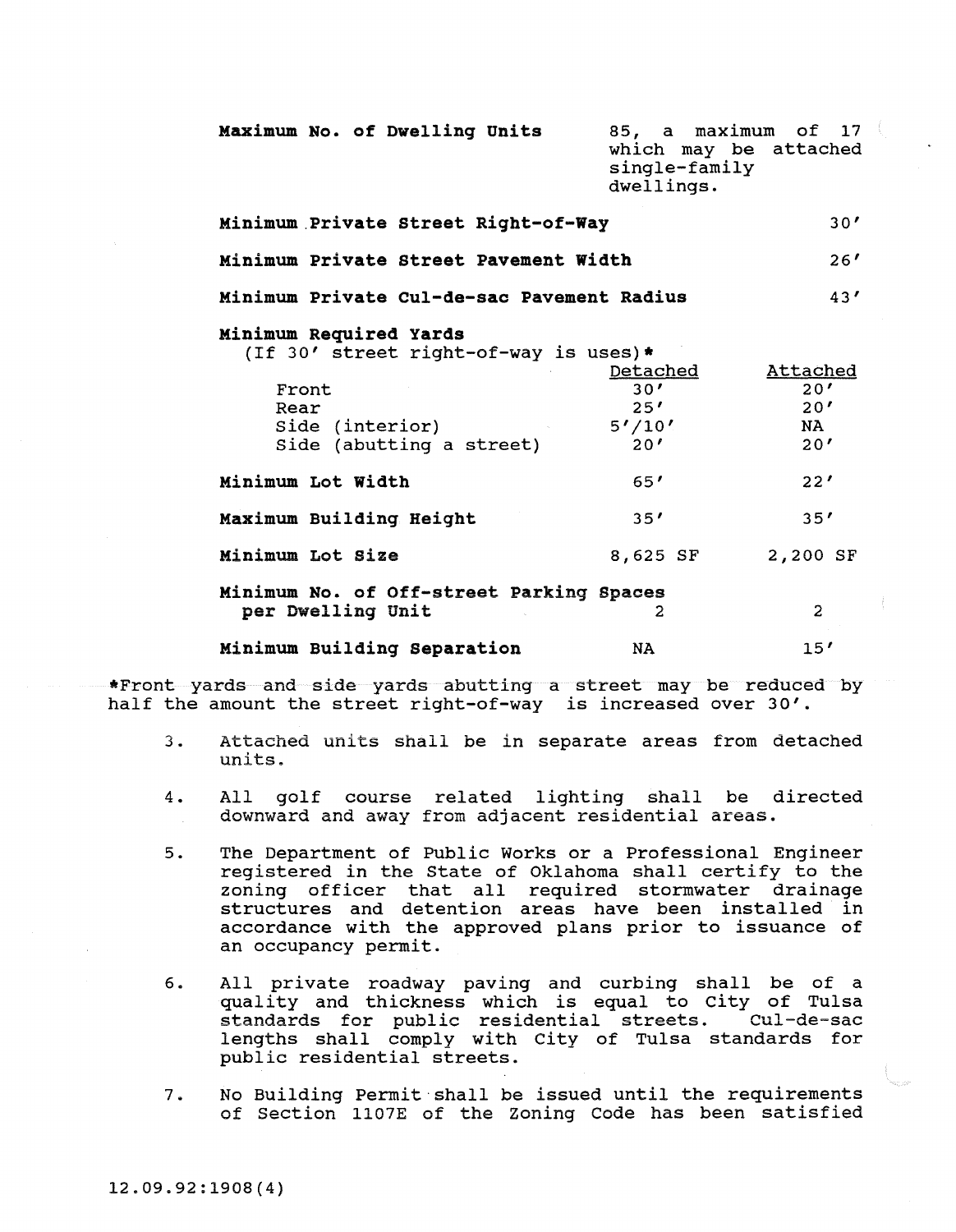and approved by the TMAPC and filed of record in the County Clerk's office, Restrictive covenants the PUD conditions of approval, making the City beneficiary to said Covenants. incorporating within the

8. Subject. to review and approval of conditions as recommended by the Technical Advisory Committee.

AND

# ZONING PUBLIC HEARING

Application No.: 2-6381 Present Zoning: AG Applicant: Tim Terral/Pittman-Poe Proposed Zoning: RS-1/PUD-490 Location: Southwest corner of 131st Street South and Sheridan Road. Date of Hearing: December 9, 1992

# Relationship to the Comprehensive Plan:

The District 26 Plan, a part of the Comprehensive Plan for the Tulsa Metropolitan Area, designates the subject property as Low Intensity-No Specific Land Use.

According to the Zoning Matrix, the requested RS-1 District is found in accordance with the Plan Map.

# Staff Recommendation:

Site Analysis: The subject tract is approximately 25 acres in size and is located at the southwest corner of 131st Street South and Sheridan Road. It is partially wooded, flat, contains a single-family dwelling and is zoned AG.

Surrounding Area Analysis: The tract is abutted on the north by vacant land zoned AG; on the east by vacant land in the City of Bixby zoned IL; on the south by vacant land zoned AG; and on the west by vacant land zoned AG.

Zoning and BOA Historical Summary: PUD 490 accompanies the rezoning request as well as a PUD and rezoning request in the City of Bixby which is designed to produce a cohesive residential and golf course planned development spanning both jurisdictions.

Conclusion: RS-1 is in conformance with the plan.

Therefore, Staff recommends APPROVAL of Z-6381 for RS-1 zoning.

#### Staff Comments

Mr. Stump advised that the applicant requested that 20% of the 85 units, or 17 units, be allowed for townhouse-type villas adhering to standards in the outline development plan. Mr. Stump disclosed that Staff is in agreement, so long as the townhouses are in a distinct area and not intermingled among the single-family dwellings.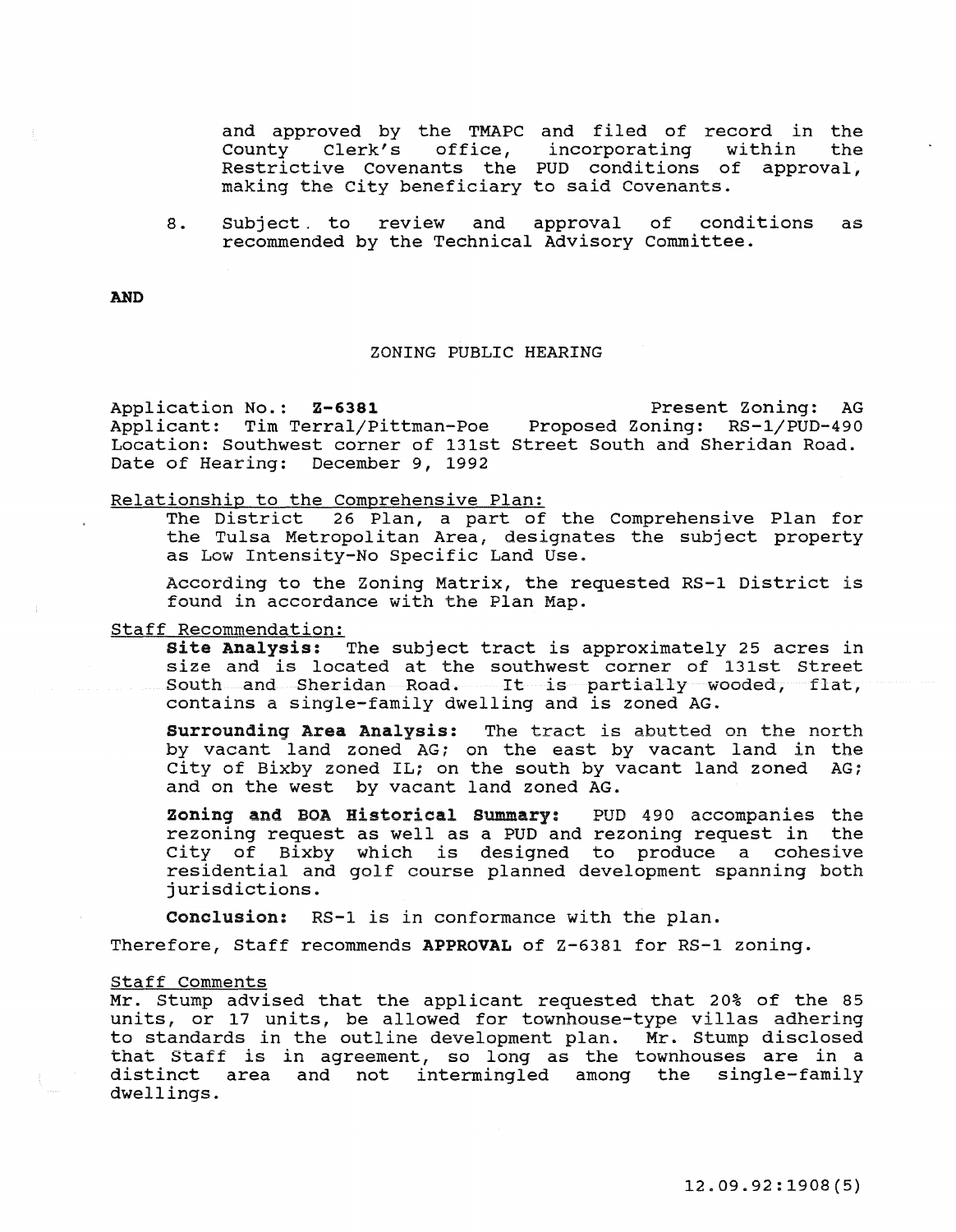The applicant expressed agreement with Staff recommendations.

There were no interested parties present.

# **TMAPC Action; 9 members present:**<br>On **MOTION** of **BUERGE**, t

the TMAPC voted 9-0-0 (Ballard, Broussard, Buerge, Carnes, Doherty, Horner, Midget, Parmele, Wilson "aye"; no "nays"; no "abstentions"; Neely, Selph "absent") to recommend **APPROVAL** of PUD 490 and **APPROVAL** of Z-6381 for RS-1 zoning as recommended by Staff.

# **LEGAL DESCRIPTION POD 490**

A tract of land located in the Northeast Quarter of Section 10, T-17-N, R-13-E of the Indian Base and Meridian, Tulsa County, State of Oklahoma, according to the U. S. Government<br>Survey thereof, more particularly described as follows: Lots Survey thereof, more particularly described as follows: 1, 2, and 5 of said Section 10, less the West 300' of the North 324.75'. Said tract containing 63 acres more or less.

# **LEGAL DESCRIPTION Z-6381**

A tract of land located in the NE/4 of the NE/4 of Section 10, T-17-N, R-13-E of the Indian Base and Meridian, Tulsa County, State of Oklahoma, according to the U. s. Government survey thereof, more particularly described as follows: Beginning at the Northeast corner of the Northeast Quarter of the Northeast Quarter (NE/4, NE/4) of said Section 10; thence West a distance of 1,050'; thence South a distance of 1,037'; thence East a distance of 1,050'; thence North a distance of 1,037' to the Point of Beginning, said tract containing 25 acres more or less.

\* \* \* \* \* \* \* \* \* \* \* \*

#### ZONING PUBLIC HEARING

ZONING PUBLIC HEARING

Application No.: 2-6379 Present Zoning: AG<br>Applicant: David L. Lierz Proposed Zoning: OL Applicant: David L. Lierz Proposed Zoning: OL Southwestern Bell Location: Northeast corner of South Memorial Drive and East 7th Street Date of Hearing: December 9, 1992

Relationship to the Comprehensive Plan:

**The District 5 Plan, a part of the Comprehensive Plan for the**  Tulsa Metropolitan Area, designates the subject property Low Intensity--Linear Development Area.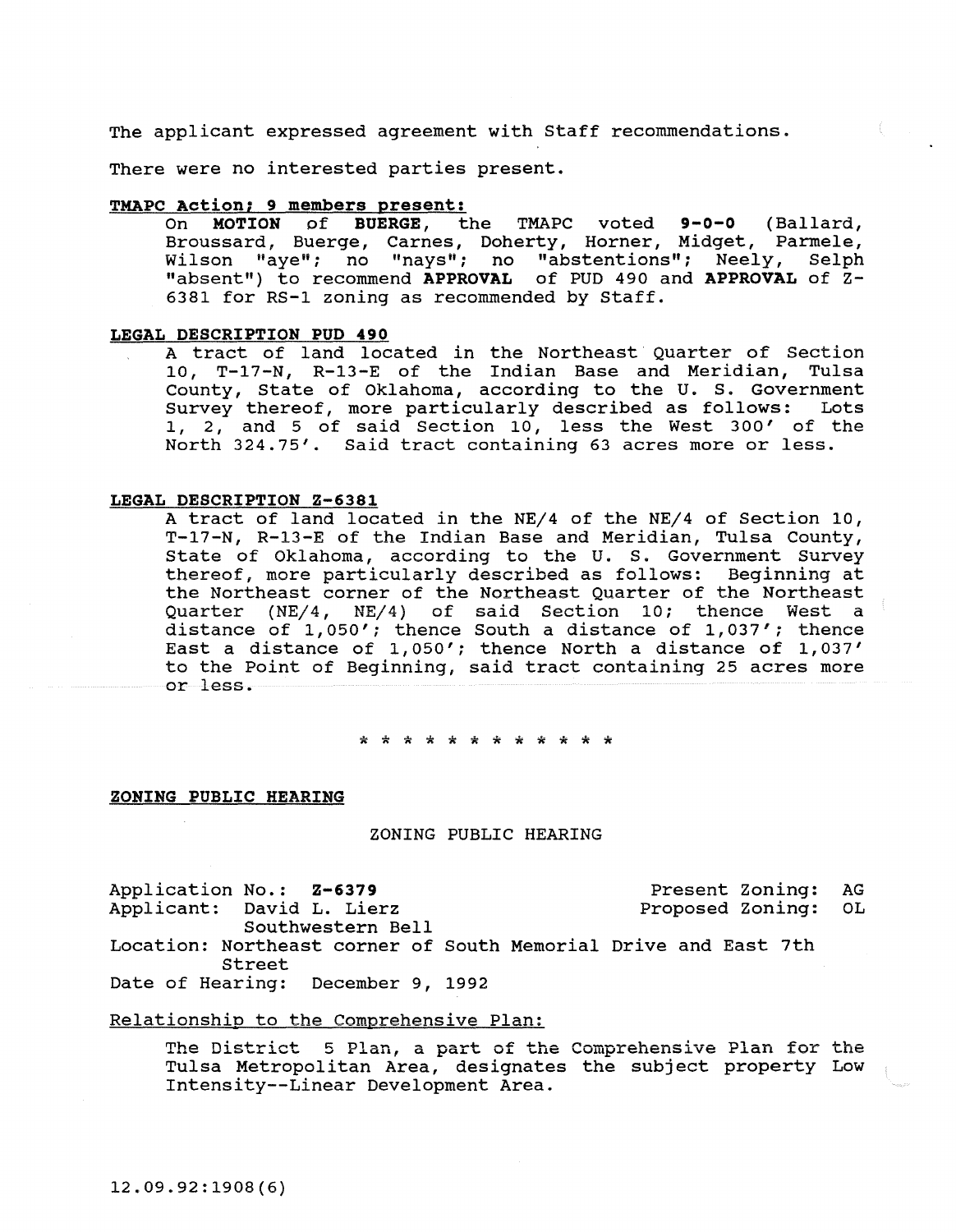According to the Zoning Matrix the requested OL District may be found in accordance with the Plan Map.

# Staff Recommendation:

Site Analysis: The subject tract is approximately 2.8 acres in size and is located at the northeast corner of South In size and is focated at the northeast corner of South<br>Memorial Drive and East 7th Street. It is nonwooded, flat, contains a Southwestern Bell office and operations building, and is zoned RS-1.

surrounding Area Analysis: The tract is abutted on the north and east by single-family dwellings zoned RS-1; on the south by a single-family dwelling zoned OL; and on the west across Memorial by auto sales zoned CS and vacant property zoned OL.

Zoning and BOA Historical Summary: OL zoning, as well as some cs has been approved both north and south of this site.

Conclusion: The subject property already contains an office building built by Southwestern Bell, and the area is in transition to non-residential uses.

Therefore, Staff recommends APPROVAL of Z-6379 for OL zoning.

There were no interested parties present.

## TMAPC Action; 9 members present:

On MOTION of MIDGET, the TMAPC voted 9-0-0 (Ballard, Broussard, Buerge, Carnes, Doherty, Horner, Midget, Parmele, Wilson "aye": no "nays"; no "abstentions"; Neely, Selph "absent") to recommend APPROVAL of Z-6379 for OL zoning.

#### LEGAL DESCRIPTION

Lot 3 and the South 140' of Lot 4, Block 7, Clarland Acres Addition to the City of Tulsa, Tulsa County, Oklahoma.

\* \* \* \* \* \* \* \* \* \* \* \*

# ZONING PUBLIC HEARING

Application No.: Z-6380: Applicant: David L. Lierz

Present Zoning: AG Proposed Zoning: OL

Location: East of the northeast corner of Canton Avenue and 7lst Street South Date of Hearing: December 9, 1992

# Relationship to the Comprehensive Plan:

The District 18 Plan, a part of the Comprehensive Plan for the Tulsa Metropolitan Area, designates the subject property Low Intensity -- No Specific Land Use, Low Intensity-Linear Development Area and on the northern portion of the tract, Development Sensitive.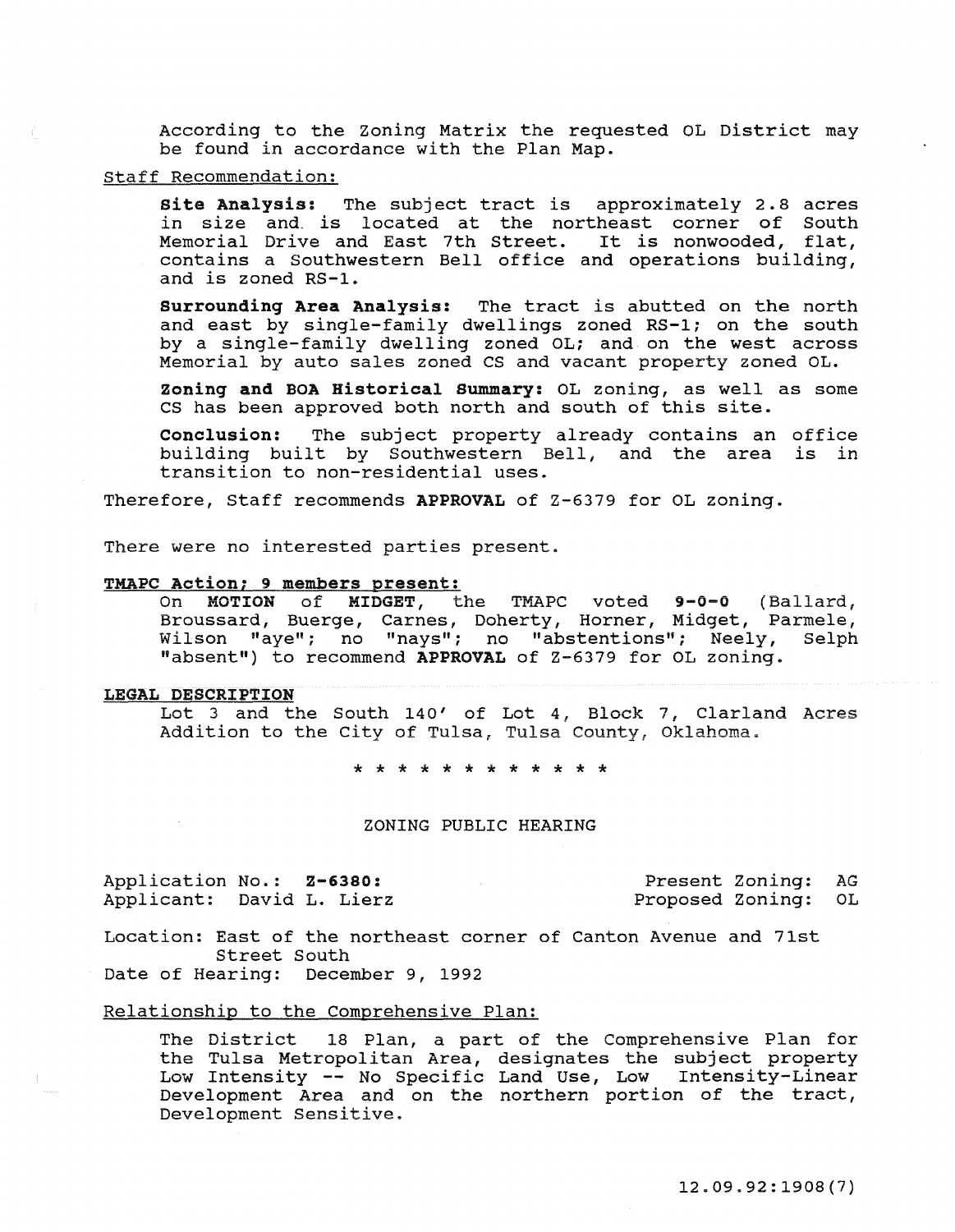According to the Zoning Matrix, the requested OL District may be found in accordance with the Plan Map.

# Staff Recommendation:

Site Analysis: The subject tract is approximately 10 acres in size and is located east of the northeast corner of Canton<br>Avenue and 71st Street South. It is nonwooded, gently Avenue and 71st Street South. sloping, contains Southwestern Bell office and operations buildings and is zoned AG.

Surrounding Area Analysis: The tract is abutted on the north by Laureate Hospital zoned RS-3 and PUD 435; on the east by apartments and offices zoned RM-1 and OL; on the south across 71st Street by apartments zoned RS-3 and PUD 190; and on the west by offices zoned OL.

**Zoning and BOA Historical Summary:** Office uses exist on the<br>site and to the west and southeast. No single-family site and to the west and southeast. residential or vacant tracts abut the subject tract.

Conclusion: OL appears compatible with existing development in the area and on the subject tract.

Therefore, staff recommends APPROVAL of Z-6380 for OL.

There were no interested parties present.

## TMAPC Action; 9 members present:

On MOTION of PARMELE, the TMAPC voted 9-0-0 (Ballard, Broussard, Buerge, Carnes, Doherty, Horner, Midget, Parmele, Wilson "aye"; no "nays"; no "abstentions"; Neely, Selph "absent") to recommend APPROVAL of Z-6380 for OL zoning.

## LEGAL DESCRIPTION

The W/2 of the W/2 of the SE/4 of the SW/4 of Section 3, T-18-N, R-13-E, Tulsa county, Oklahoma, more particularly described as follows, to-wit: Beginning at the Southwest corner of the SE/4 of the SW/4 of Section 3, T-18-N, R-13-E, thence N oo·oo'34" E a distance of 1,321.04'; thence s 89.50'27" E a distance of 329.98'; thence s oo·oo'43" w a distance of 1,321.12' to a point on the South line of Section 3, thence N 89.49'38" W a distance of 329.93' to the point of beginning, and containing 435,729.99 sq. ft. or 10.00 acres, more or less.

\* \* \* \* \* \* \* \* \* \* \* \*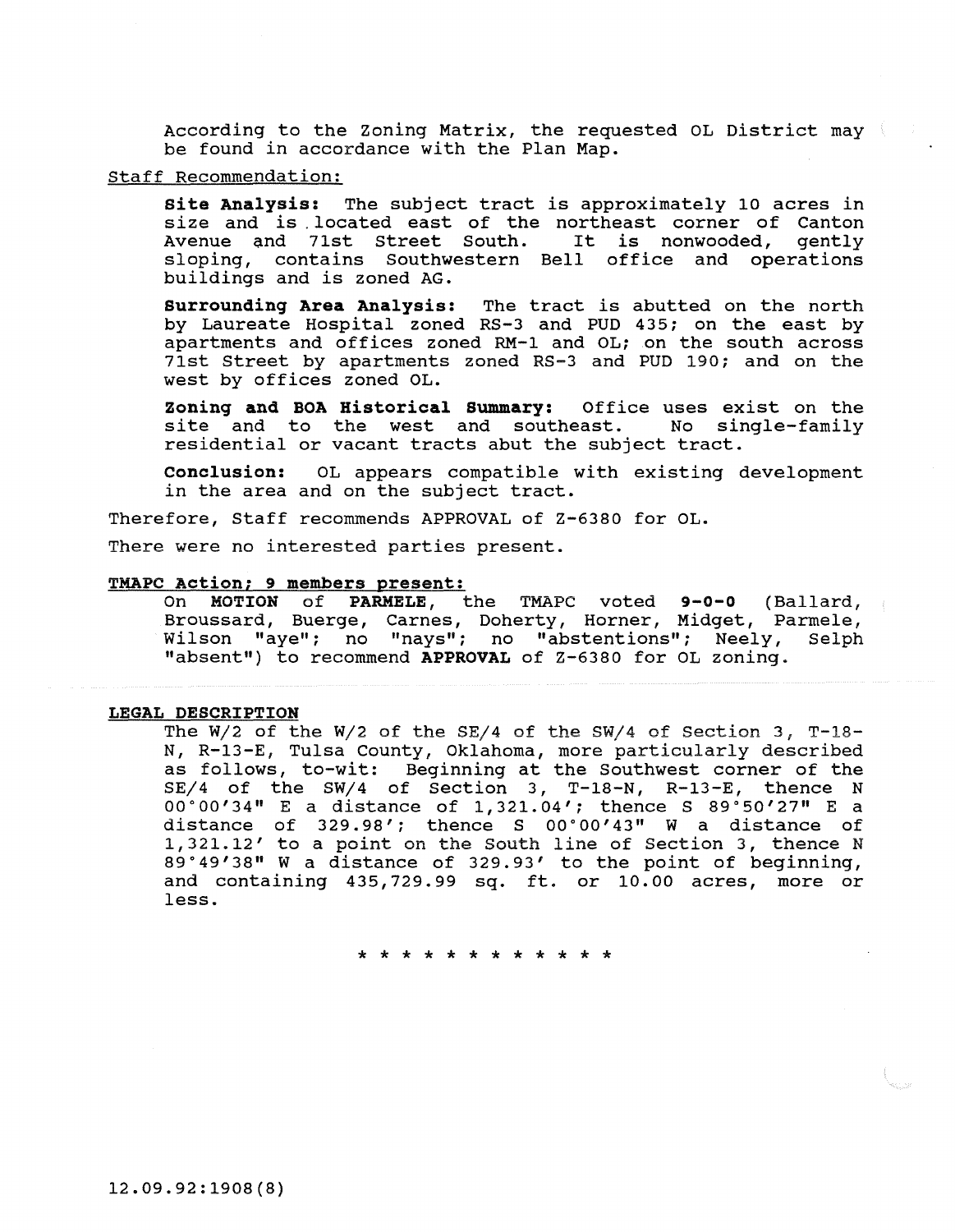# OTHER BUSINESS

PUD 479: Detail Sign Plan for ground sign in Development Area "A" for Circuit City 9027 E. 71st St. South

The applicant is requesting Detail Sign Plan approval for a 15' high ground sign in Development Area "A" for a Circuit City store. The sign contains 60 SF of display surface area and is located near the southeast corner of the tract. Staff finds it in compliance with all of the PUD Development Standards, and therefore recommends APPROVAL.

There were no interested parties present.

# TMAPC Action; 9 members oresent:

On MOTION of PARMELE, the TMAPC voted 9-0-0 (Ballard, Broussard, Buerge, Carnes, Doherty, Horner, Midget, Parmele, Wilson "aye"; no "nays"; no "abstentions"; Neely, Selph "absent") to APPROVE the Detail sign Plan for Development Area "A" of PUD 479 as recommended by Staff.

\* \* \* \* \* \* \* \* \* \* \* \*

#### PUD-347-6: Minor amendment to reduce garage setback and change livability space requirement. 2611 and 2615 w. 64th Place

The applicant is requesting to reduce the garage setback from 25' to 20' for Lots 11 and 12, Block 1, Fairway Park Amended and to change the livability space requirement from an average of 4000 SF per dwelling unit for the entire PUD to 40% of the lot area for each of these two lots. The applicant is also requesting waiver of the notice requirement.

Due to this request being made two days prior to the meeting there is no Staff recommendation.

Therefore, staff recommends APPROVAL of PUD 374-6.

## TMAPC Comments

<u>nnn Commenco</u><br>Mr. Parmele, District 8 liaison, advised of past neighborhood meetings with area residents where they requested notice of future activity in the area, along with the District 8 Planning Team Chairman and adjoining Neighborhood Association. requested that this item be continued so notice can be provided.

# Applicant's Comments<br>Rick Oberlender

7104 S. 70th E. Ave.

Mr. Oberlender advised that there are only two residences within 300 ft. and approximately eighteen houses scattered through the entire subdivision. Of the two residences within 300 SF of the subject tract, Mr. Oberlender reported contacting both of the